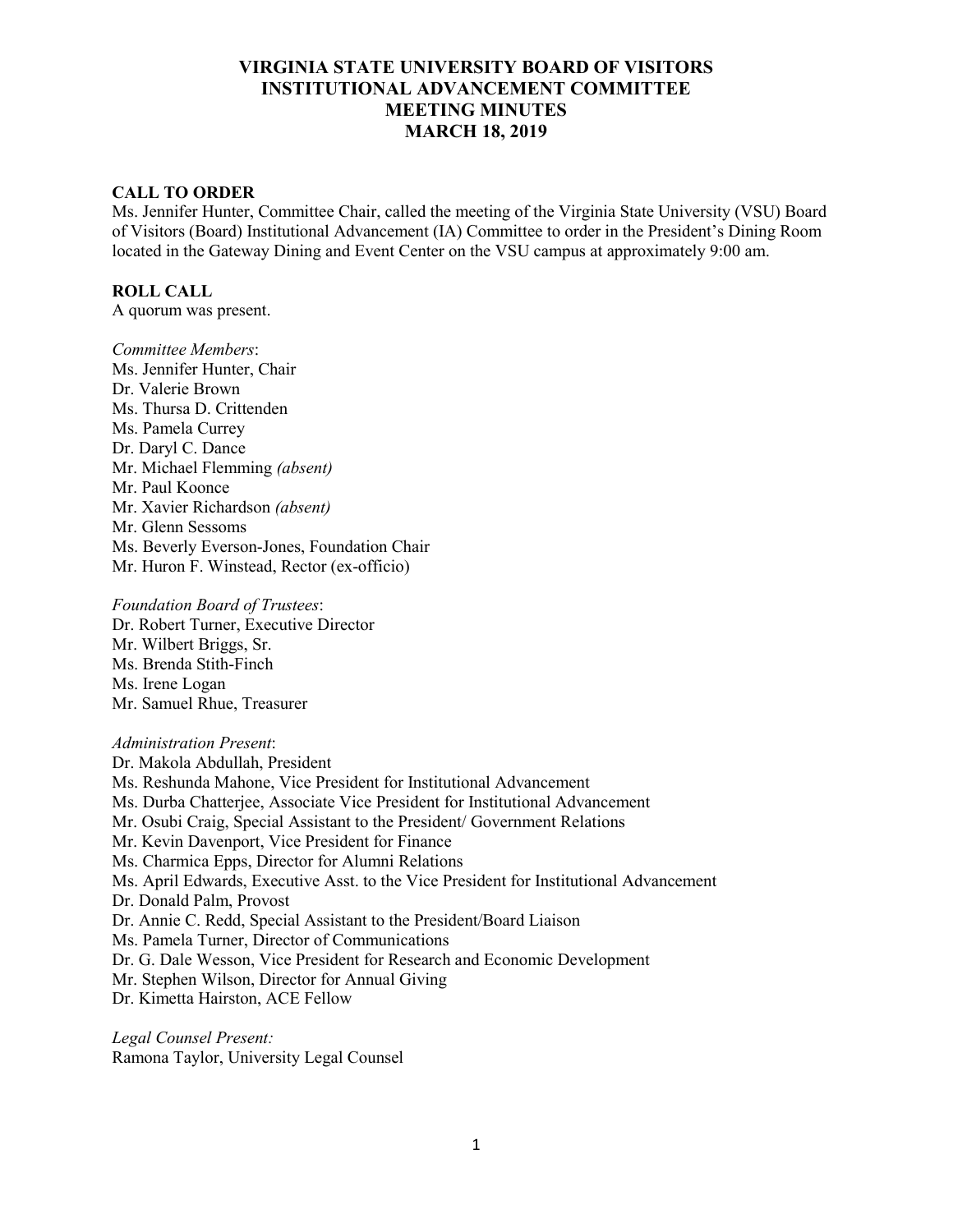## **APPROVAL OF AGENDA**

Agenda approved as printed.

### **PRESIDENT'S REMARKS**

None.

### **PURPOSE OF MEETING**

Jennifer Hunter, Committee Chair, indicated that the purpose of today's meeting was to determine the direct connection of Institutional Advancement, Government Relations, Research, and Communications to the 2020-2025 Strategic Plan approved in February 2019 and to identify the areas which would be explored further. Ms. Hunter stated there will be a June meeting which will provide an opportunity for (1) the committee to review and clarify the fundraising target for 2019-2020, (2) agree to future priorities for Institutional Advancement, and (3) to consider the resources necessary to fund the Strategic Plan.

# **REPORTS AND RECOMMENDATIONS**

### Institutional Advancement

Reshunda Mahone distributed packets which included the followings reports: IA Fundraising Dashboard Reports, VSE FY18 Survey, Advancement Capacity Index and the Strategic Plan and Metric. The IA Fundraising Dashboard Report showed fundraising updates as of March 8, 2019, and Ms. Mahone provided the current funds raised as of March  $15<sup>th</sup>$ . She also provided updates to the various segments that impact IA's fundraising numbers to include VSU alumni, donors, and corporations. The report also reflected the top designation categories as of March 8<sup>th</sup>. Ms. Mahone asked committee members to consider the ideal breakouts of where we should be targeting the source of our funds – individuals, corporations, foundations or organizations.

Ms. Mahone stated that our metrics, as it pertains to the strategic plan, are both qualitative and quantitative. She identified the quantitative measure as the Voluntary Support on Education (VSE) Survey Discussion and the Fundraising Pyramid which identify what a comprehensive campaign would look like and can be used as a way to guide to a successful campaign. The VSE survey is our standard to compare our fundraising results with colleges across the country. VSU was the only HBCU in Virginia to participate in the VSE for FY2018 for the first time. She discussed the comparison of the various categories on the report such as the percentage of alumni participation and alumni dollars. Committee member(s) asked if we have good contact information on the 31,000 alumni on record. Ms. Mahone replied that we have 29,000 contactable alumni in our database. Foundation member(s) asked if we have a strategy to increase alumni giving from 5% and to grow it from 5-10% a year. Ms. Mahone agreed that it is one of the metrics we should review for the Strategic Plan. In order to increase the numbers as suggested, Ms. Mahone shared that we should be growing the alumni database and the alumni dollars. Foundation member(s) inquired if VSU engages in the corporation's Matching Gift Plan. Ms. Mahone replied that we do and those dollars are reported in our corporation numbers.

Ms. Hunter indicated the value of having the VSE Survey information is that it informs our metrics and our strategies. There is a trend where companies are beginning to move from just doing well to trying to invest in areas that will advance key social issues. She encouraged committee members and foundation trustees to start to identify who we should partner with, who supports the programming that VSU offers, and how to steer strategies.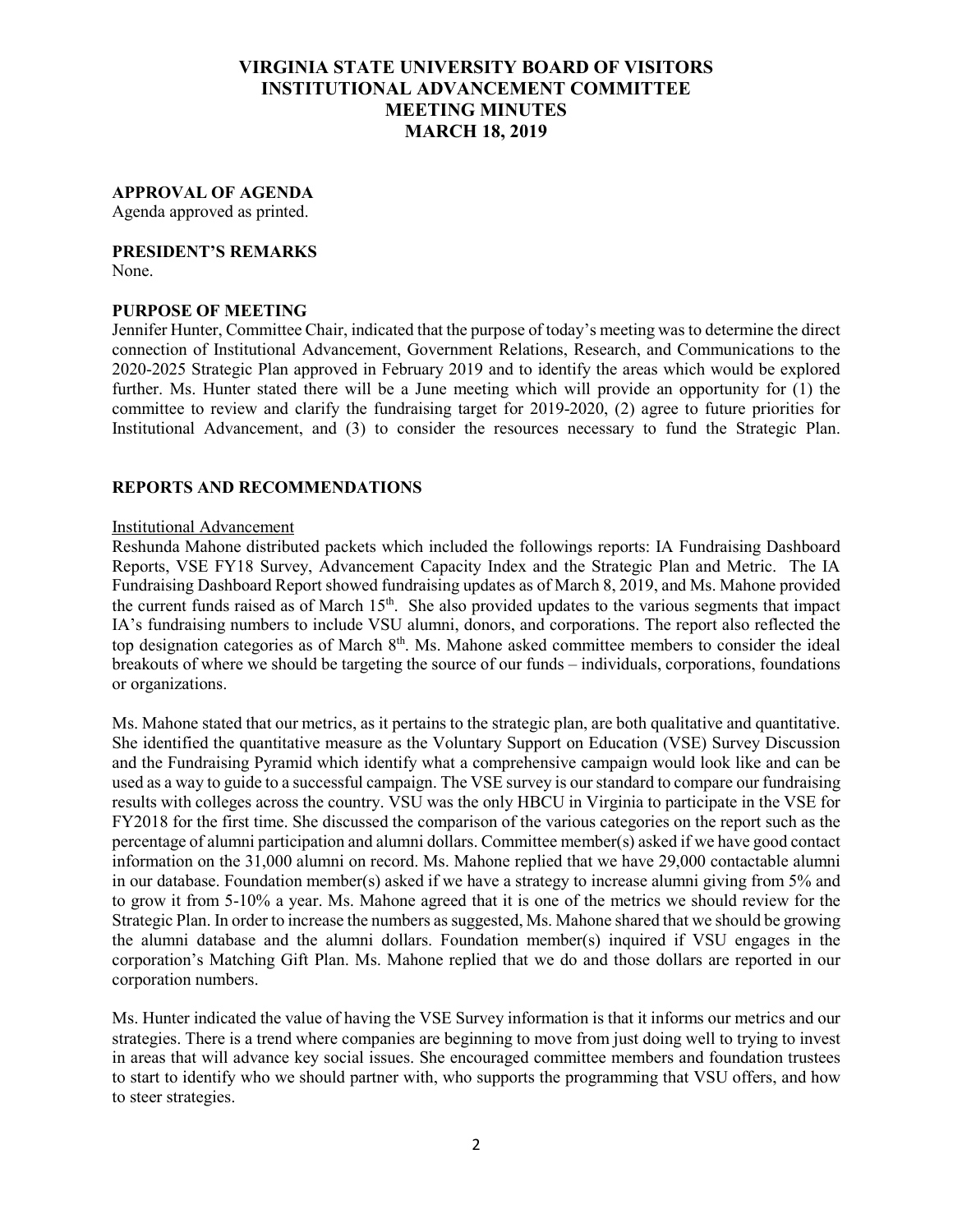Ms. Mahone suggested that over the next five years, as it pertains to our metrics, we should look at what North Carolina A&T and North Carolina Central University (NCCU) are doing. Both are aspirational peers for VSU to look at--to identify how their resources are aligned and matched with VSU. We could also look at mirroring these institutions since they are state schools and share some of the same challenges as VSU.

Ms. Hunter requested Ms. Mahone to discuss the foundation column reflected on the survey. These were foundations that are non-corporation related such as a family foundation. Committee member(s) suggested VSU consider our investment in STEM, first generation students, and Agriculture as opportunities.

Dr. Abdullah encouraged committee members and foundation trustees to not just focus on alumni giving but to drive the alumni dollars as well compared to other colleges reflected on the report. Foundation member(s) provided insight on Elizabeth City University alumni giving due to the threat of being shut down and their willingness to stay alive. Ms. Mahone agreed to provide endowment information as suggested.

Ms. Mahone presented the 2018 USA Giving Summary which identifies the major sources of giving individuals, corporations, bequests, and foundations. She also introduced the final quantitative metric which was the Gift Pyramid which identified individuals who can give at the level needed for a successful campaign. This is a road map of where we are and where need to get to using wealth screening and RELSCI software. Ms. Hunter suggested we become intentional in our fundraising efforts to get to where we can move into campaign.

Ms. Mahone also introduced the Advancement Capacity Index which highlighted some of the qualitative characteristics of a successful program from a Nascent to an Optimized program. Careful review of the index indicated that Virginia State University is currently between an established capacity index and an optimized index.

In regard to the Strategic Plan, Ms. Mahone posed the question: "What do we want IA to look like and what function do we want it to serve as another area to operationalize over the next five years?" Discussion followed regarding whether the necessary resources were available to move from an established capacity to the optimized. Ms. Mahone indicated that she did not have the necessary resources. She would like to tweak our Online Giving to make it more accessible and encourage recurring gifts by credit card.

Committee member(s) encouraged Ms. Mahone to promote giving from the bottom up by using the smaller approach as opposed to the larger approach. With 31,000 alumni there may be the option to ask for \$25/month instead of asking for a large donation. Discussion followed regarding the technology to engage young alumni to give. The VSU Foundation trustee(s) indicated they would review some things between now and the next meeting to identify ways in which they can help IA.

Ms. Hunter expressed her appreciation to all the attendees for their presence so that everyone could be on the same page. She stated that it would be in our best interest to invite leaders from other VSU foundations to the June meeting in an effort to understand how they have structured themselves and how they report their capital campaigns. Comments followed regarding VSU's unique position in Virginia to increase opportunities for underrepresented populations and catch the attention of corporations, organizations, and other friends that are not directly affiliated with VSU. Further discussion regarding the Strategic Plan and the IA metrics will be held at the Committee meetings in April and June.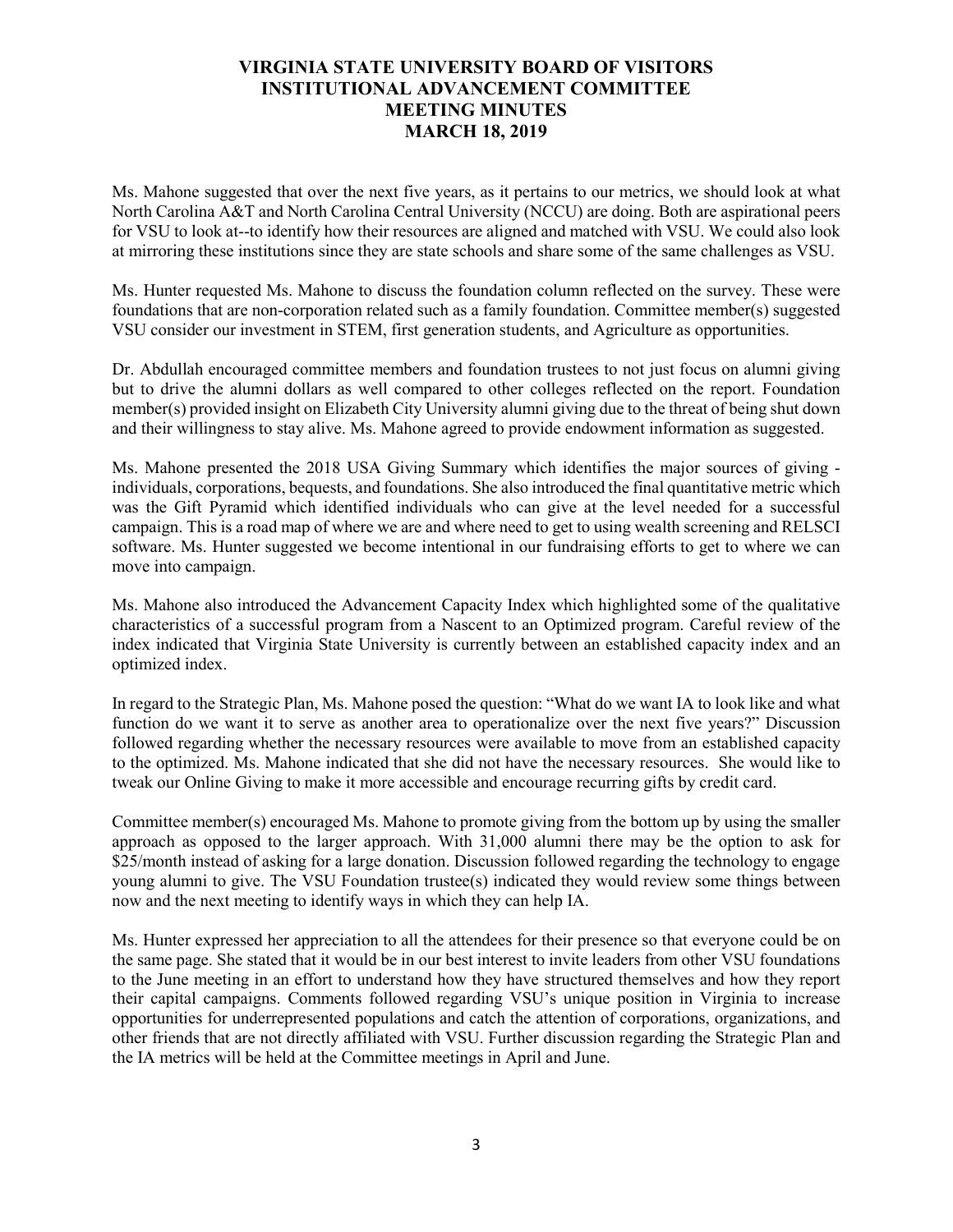Ms. Mahone informed the committee that Chesterfield County requested a recommendation from VSU to name a road near the Multipurpose Center. The road is owned by Chesterfield County and is currently called the Connector Road. The request came because of the County's need to better identify the road in cases of emergency. VSU submitted its recommendations to the County earlier in the month. There is no action required by the IA Committee.

### Office of Communications

Ms. Pamela Tolson Turner informed the Committee that the Office of Communications is supporting the new Strategic Plan through updating and branding the University's style guides. Some examples of the guides are to look at how social media is used, licensing and ensuring that the marketing and branding is used in a positive light. The Office of Communications will work directly with the Provost according to goal #4 of the Strategic Plan which is to demonstrate and communicate the value of the University. One of the responsibilities is defining our brand, what is our niche.

Ms. Tolson suggested having a strong visual presence on the Boulevard and to have our faculty identified among the best in the area. In collaboration with Academic Affairs, she is currently working on a roll-out plan, improving the University website, and using videos and press releases. Input from marketing students, general students, and other departments will ensure that we are all speaking the same language, to know the mission and vision of VSU.

Discussion followed regarding whether the needed resources were available to accomplish this goal. Committee member(s) stated that when applying for resources, dollar amounts should be assigned to specific tasks. Comments and suggestions included the positive impact of billboards; use of President Abdullah's speaking engagements and branding efforts in the Hampton Roads and the Northern Virginia area; showcasing VSU programs such as Engineering, Business; and partnering with Admissions to find out what resources are needed to make it more marketable in the competition for students. Additional comments included utilizing technology, for example, to capture zip codes and geographical information, and to target the 2000-2018 generation. The Ettrick train station as a resource to promote and market VSU was also mentioned, and President Abdullah informed the committee of the dialogue already in progress between VSU and Chesterfield County about upgrading the facility and VSU's role.

### Government Relations

Mr. Osubi Craig announced that the 2019 VSU Day at the Capitol was successful and attended by VSU students, administration, and key stakeholders. VSU is the leader as it pertains to access and completion. Access is defined as the percentage of Pell eligible students at an institution and completion refers to the year graduation rates.

Discussion followed on the question of whether Computer Science and Computer are our niche. Dr. Abdullah stated that VSU is the number one producer of black computers engineers in the country. Amazon's move into our area is an opportunity for them to invest into VSU, and he is seeking additional support from them. VSU was one of the six schools involved in the preliminary conversation with Amazon tech line funding.

Mr. Craig provided the breakdown for VSU's funding priorities during the 2019 Legislative session:

- Capital Projects \$82M Harris Hall Daniel Gym Project
- Increase in Financial Aid Funds
- Access and Completion dialogue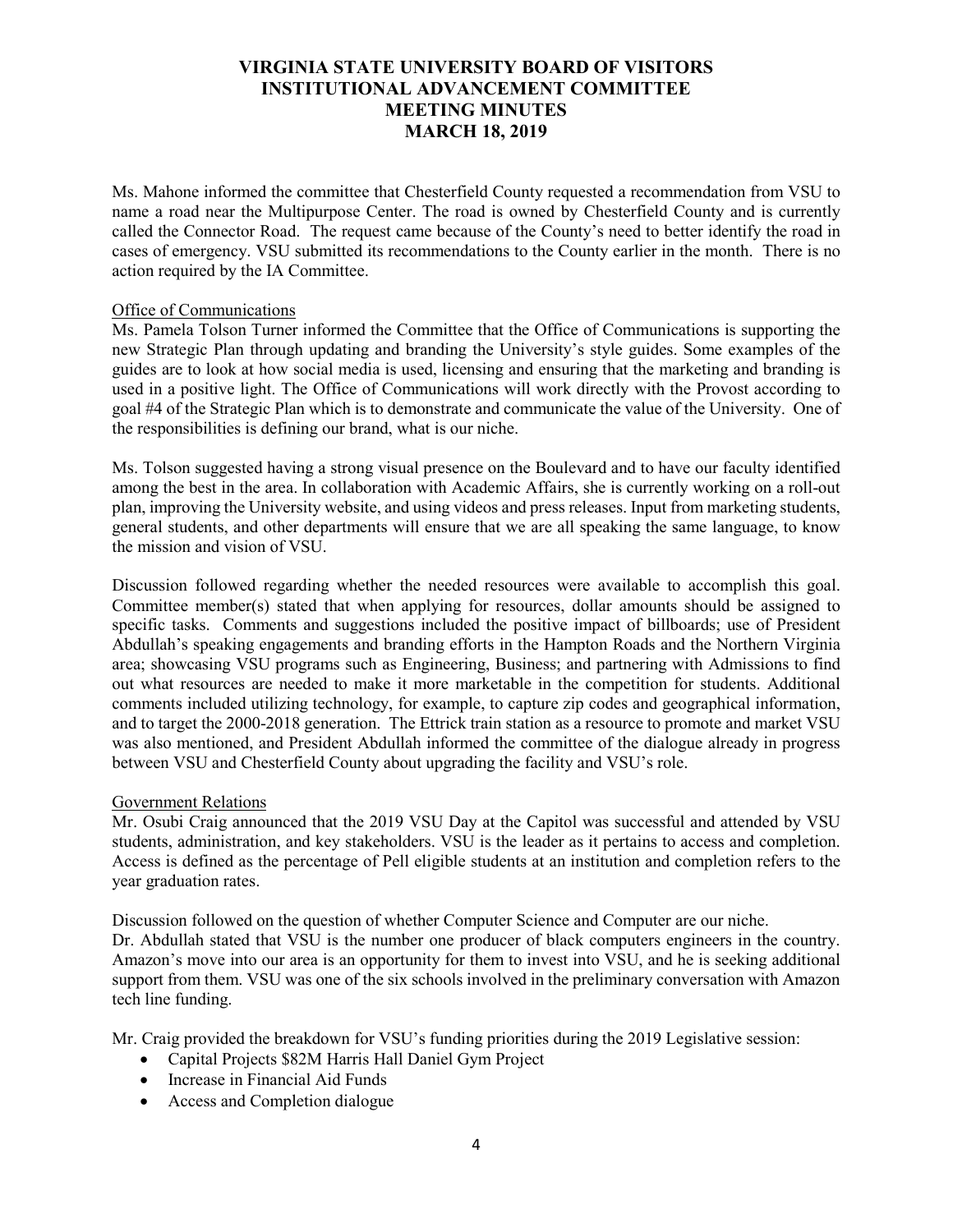- Engagement with SCHEV: Financial Aid, Access and Completion, and CGEP Online Computer Science Program for graduate students
- Support for Agricultural Education
- Institutional Partnerships
- Amazon Tech Talent Pipeline Funding
- Public comment at BOV meetings
- Legislative budgets
- College Affordability

2019 Legislative Requests:

- 1. Virginia College Affordability Network (VCAN) \$3.73M
- 2. Improve Student Academic and Career Services \$3M over two years
- 3. Infusing Leadership Competencies in the Curriculum \$342K
- 4. Agriculture Education Faculty \$224K
- 5. Online Graduate Program Degree in Computer Science \$525K per year
- 6. Enterprise Document Management \$800K over two years
- 7. Financial Support for low-income students \$4.75M per year
- 8. Home-front readjustment for the Armed Services Certified Program \$750K over two years

### **2019 Legislative Approvals**

- 1. Tuition Affordability \$1.25M
- 2. Financial Aid Funds \$481K
- 3. Agriculture Education \$236K
- 4. Online Graduate Degree in Computer Science (CGEP) \$299K per year
- 5. New Degree Production in STEM areas \$481K
- 6. Funding State Salary Increase \$643K
- 7. Health Care Premium Savings \$220K

Capital projects: Harris Hall/ Daniel Gymnasium Project – \$5.9M Phase 1 which starts July 1, 2019. The current total cost for the project is \$83M.

Mr. Craig will start the legislative year in May to have it directly coincide with the Legislative's process. In regard to the Strategic Plan, Mr. Craig focused on Priority #5 which is Diversification of Financial Resources. This requires looking at where we are, reviewing some of the formulas, and engaging in how some of the formulas are developed and having conversations that the formulas take into account the successes we have. The Governor's full budget will take place in 2020; Mr. Craig's goal is for VSU to be extremely successful. Another goal is removing the year to year ups and downs as it pertains to higher education by setting aging defining priorities.

Dr. Abdullah and Mr. Craig have developed allies in both the House and the Senate. Mr. Craig and Dr. Wesson began to engage on the Federal side last year. VSU recently became members of the Virginia Alliance of Public Land Grant and Universities.

### Research and Economic Development

Dr. Wesson provided update on this year's target of \$25M, and we are currently at \$15M. There was an increase in indirect costs compared to last year. He recently attended the HBCU STEM Day. The schools involved in the event came together with VSU to make joint asks for Pell, Land Grant Support and